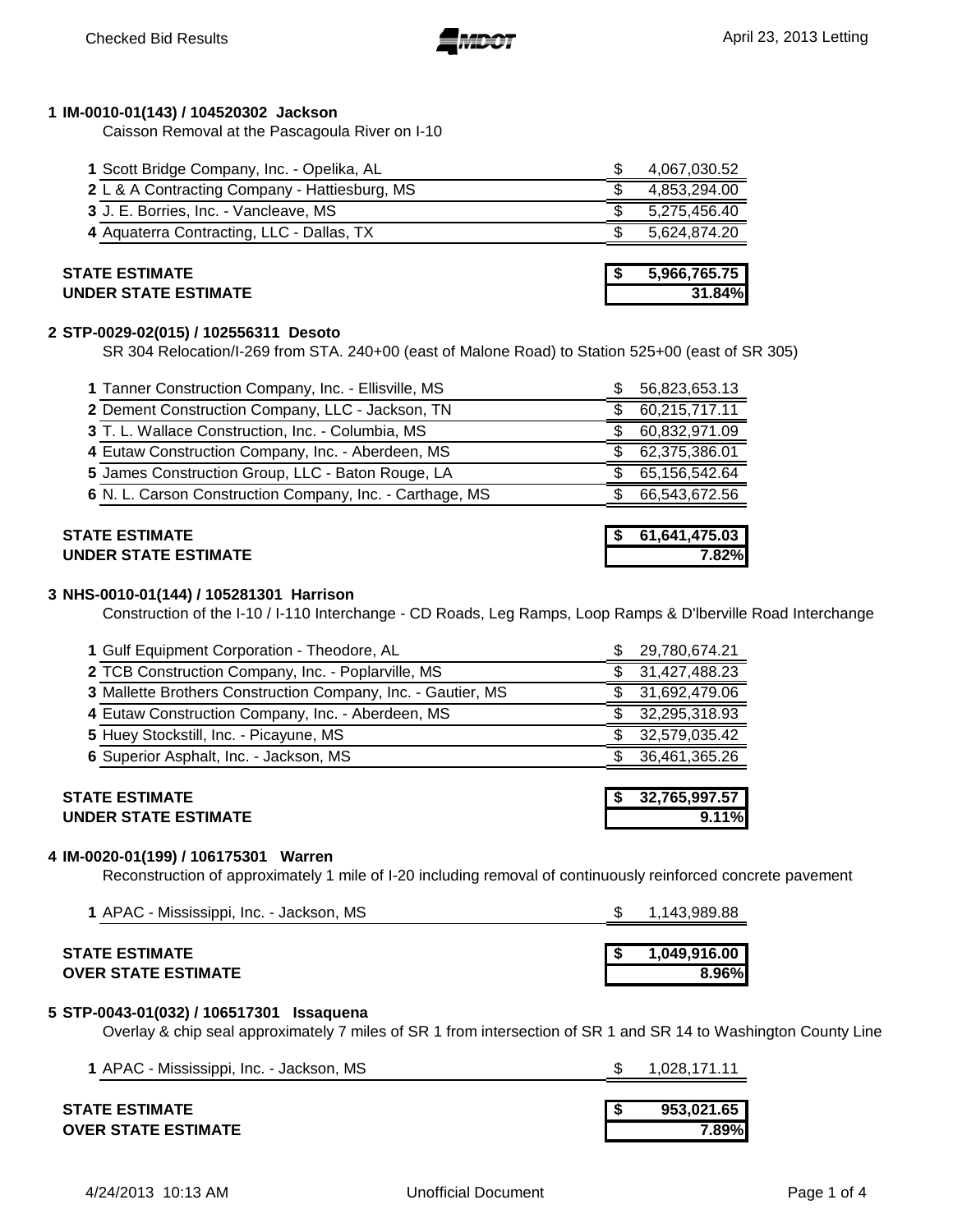

#### **ER-0049-01(040) / 106623301 Wilkinson**

Slide Repair on SR 33 between Crosby and Homochitto River

| 1 Midway Construction, Inc. - Roxie, MS                  | 734,033.00              |
|----------------------------------------------------------|-------------------------|
| 2 Joe McGee Construction Company, Inc. - Lake, MS        | 1,045,557.35            |
| 3 T. L. Wallace Construction, Inc. - Columbia, MS        | 1,091,524.30            |
| 4 Holliday Construction, LLC - Poplarville, MS IRREGULAR | <del>1,121,001.85</del> |
| 5 Dirtworks, Inc. of Vicksburg - Vicksburg, MS           | 1,148,375.78            |
| 6 Dozer, LLC - Natchez, MS                               | 1,156,439.65            |
| 7 W. E. Blain & Sons, Inc. - Mount Olive, MS             | 1,445,140.25            |
| 8 Key, LLC - Madison, MS                                 | 1,486,867.45            |
| 9 TLSL, Inc. - Walnut, MS IRREGULAR                      |                         |

#### **STATE ESTIMATE \$ UNDER STATE ESTIMATE 39.86%**

| , 220,607.96 <b>,</b> |
|-----------------------|
| 39.86%L               |

#### **STP-0073-02(002) / 106599301 Lafayette**

Widen & Overlay approximately 9 miles of SR 9W from Calhoun County Line to SR 7

| <b>STATE ESTIMATE</b>                  | 2,995,009.11 |
|----------------------------------------|--------------|
| 3 Rogers Group, Inc. - Tupelo, MS      | 2,762,360.36 |
| 2 Superior Asphalt, Inc. - Jackson, MS | 2.594.492.41 |
| 1 Lehman-Roberts Company - Memphis, TN | 2,547,528.52 |

# **UNDER STATE ESTIMATE 14.94%**

#### **BR-0339-00(007) / 102492302 Jasper**

Replace Bridge Nos. 19.0, 19.1, 19.3, & 21.5 on SR 513 Over Souinlovey Creek

| 1 Joe McGee Construction Company, Inc. - Lake, MS        | 5,388,134.31 |
|----------------------------------------------------------|--------------|
| 2 N. L. Carson Construction Company, Inc. - Carthage, MS | 5,817,736.45 |
| 3 Tanner Construction Company, Inc. - Ellisville, MS     | 5,854,959.56 |
| 4 L & A Contracting Company - Hattiesburg, MS            | 5,931,514.41 |
| 5 T. L. Wallace Construction, Inc. - Columbia, MS        | 6,256,975.70 |
| 6 Key, LLC - Madison, MS                                 | 6,630,747.95 |
| 7 James Construction Group, LLC - Baton Rouge, LA        | 6,842,465.63 |
|                                                          |              |

#### **STATE ESTIMATE \$ 6,400,810.71 UNDER STATE ESTIMATE 15.82%**

#### **STP-0456-00(005) / 106493301 Lauderdale**

Mill & Overlay approximately 4 miles on SR 854 from SR 39 to the Naval Air Station

| 1 APAC - Mississippi, Inc. - Jackson, MS | 1.963.746.31 |
|------------------------------------------|--------------|
|                                          |              |
| STATE ESTIMATE                           | 1,805,192.88 |
| <b>OVER STATE ESTIMATE</b>               | 8.78%        |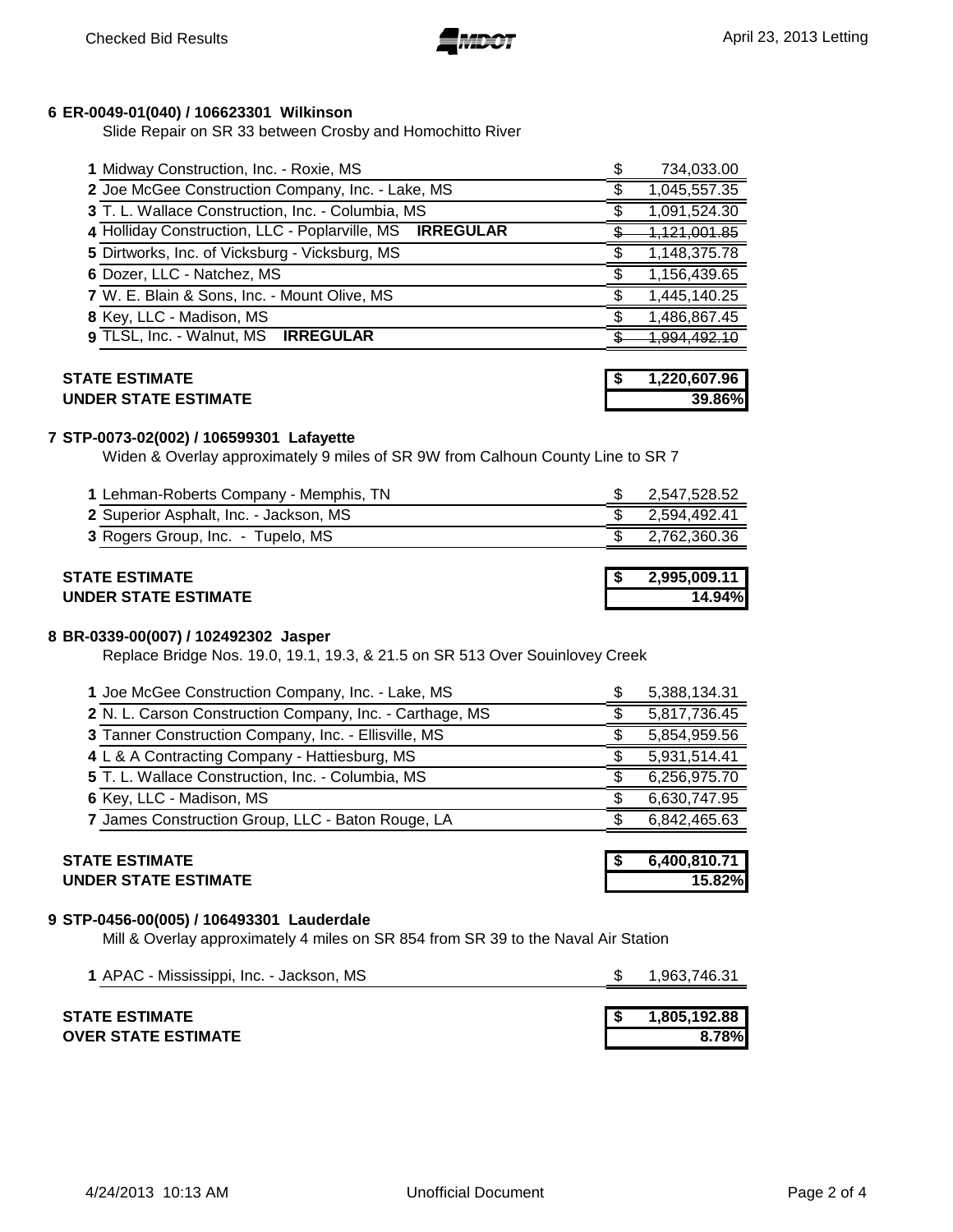

# **10 STP-0672-00(006) / 106513301 Noxubee**

Mill and Overlay approximately 4 miles of SR 792, from SR 388 to the Lowndes County Line

| 1 Falcon Contracting Company, Inc. - Columbus, MS |  | 909,618.00 |
|---------------------------------------------------|--|------------|
| 2 APAC - Mississippi, Inc. - Jackson, MS          |  | 925,503.50 |
|                                                   |  |            |
| <b>STATE ESTIMATE</b>                             |  | 842,716.00 |
| <b>OVER STATE ESTIMATE</b>                        |  | 7.94%I     |

#### **11 STP-2904-00(012) / 105458301 Rankin**

Overlay approximately 16 miles of US 80 between Old SR 18 and Scott County Line

| <b>STATE ESTIMATE</b>                        | 4,566,514.96 |
|----------------------------------------------|--------------|
| 4 W. E. Blain & Sons, Inc. - Mount Olive, MS | 4.594.612.55 |
| 3 APAC - Mississippi, Inc. - Jackson, MS     | 4,522,521.35 |
| 2 Superior Asphalt, Inc. - Jackson, MS       | 4,286,958.37 |
| 1 Dickerson & Bowen, Inc. - Brookhaven, MS   | 4,202,326.47 |

# **UNDER STATE ESTIMATE 7.98%**

# **12 ITS-9999-09(028) / 106397301 & 106397302 Warren, Adams, Madison (LA), Concordia (LA)**

Installing ITS equipment on Interstate 20 and U.S. Highway 84 at the Mississippi River Bridges

| STATE ESTIMATE                                  | 4,277,503.50 |
|-------------------------------------------------|--------------|
|                                                 |              |
| 3 Simmons Erosion Control, Inc. - Lake, MS      | 5,014,759.63 |
| 2 Webster Electric Company, Inc. - Meridian, MS | 3.832.554.84 |
| 1 McInnis Electric Company - Byram, MS          | 3,621,077.08 |

#### **13 ITS-9999-09(029) / 106397303 & 106397304 Washington, Coahoma, Chicot (AR), Phillips (AR)**  Installing ITS equipment on U.S. Highway 82 and U.S. Highway 49 at the Mississippi River Bridges

**UNDER STATE ESTIMATE 15.35%**

| 1 McInnis Electric Company - Byram, MS                    |  | 4.368.715.22 |
|-----------------------------------------------------------|--|--------------|
| 2 Webster Electric Company, Inc. - Meridian, MS IRREGULAR |  | 4,935,180.25 |
|                                                           |  |              |

|                            | 4.265.044.00 |
|----------------------------|--------------|
| <b>OVER STATE ESTIMATE</b> | 2.43%        |

### **14 MDA-1125-00(003) / 105425301 & 105425302 Hancock & Pearl River**

Reconstruction of SR 607 to 4-Lanes from Texas Flat Road to I-59

| 1 TCB Construction Company, Inc. - Poplarville, MS          | 15,241,218.04 |
|-------------------------------------------------------------|---------------|
| 2 Huey Stockstill, Inc. - Picayune, MS                      | 15,470,787.80 |
| 3 Tanner Construction Company, Inc. - Ellisville, MS        | 15,537,993.07 |
| 4 T. L. Wallace Construction, Inc. - Columbia, MS           | 15,996,098.09 |
| 5 Hensley R. Lee Contracting, Inc. - Picayune, MS           | 16,851,376.66 |
| 6 Eutaw Construction Company, Inc. - Aberdeen, MS           | 18,196,347.44 |
| 7 J. B. James Construction, LLC - Baton Rouge, LA IRREGULAR | 18.626.583.92 |
|                                                             |               |

### **STATE ESTIMATE UNDER STATE ESTIMATE 12.89%**

| s | 17,497,262.87 |
|---|---------------|
|   | 12.89%        |